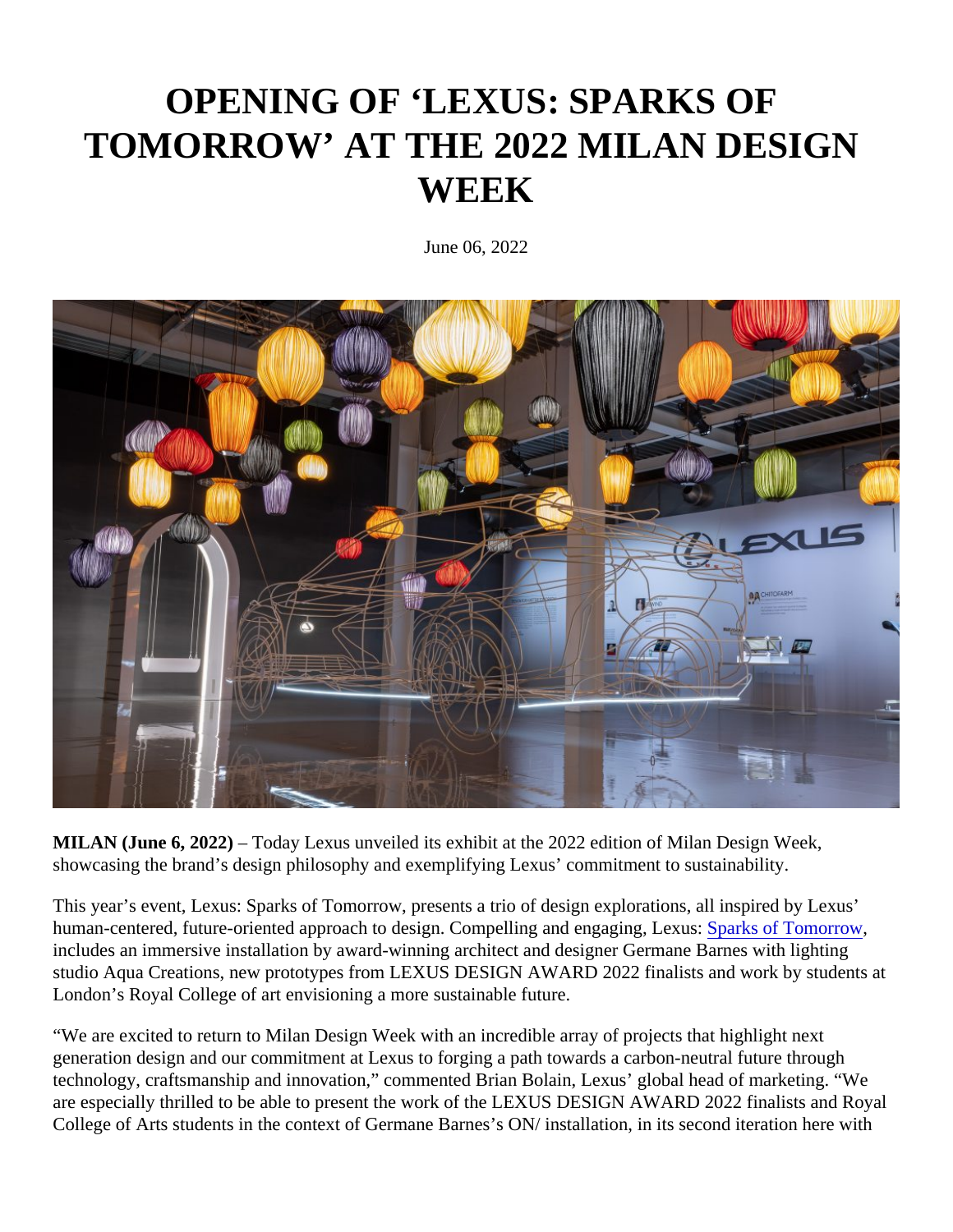lighting design studio Aqua Creations. As Milan Design Week opens, we look forward to seeing how the publi engages with the Lexus presentation, and makes our vision for the future their own"

Developed in partnership with Lexus and Germane Barne QNM installation gives a vision for an electrified, carbon-neutral and human-centred future. The display showcases the Lexus RZ, the first Lexus dedicated battery-electric model. Rendered in a wire frame that is suspended just above the ground, the vehicle's interpretation embodies Lexus' vision of a more sustainable future coming into focus and embracing the ideas of electrification, technology and bespoke design. The RZ is illuminated by Aqua Creations' Code 130° silk collection of colorful pendant lights, which add a material quality to the immersive installation reflecting Lexus' vision for a carbon-neutral future becoming a reality. The installation will be accompanied by a lounge area featuring the new ToTeM lighting collection by Aqua Creations.

"It is thrilling to revisit the ON/ installation with Lexus and bring the display to Milan," said Germane Barnes, principal of Studio Barnes. "The original ON/ exhibit featured the LF-Z, a concept car that signaled a move toward carbon neutrality. Now, with the RZ, we explored the evolution from concept to reality, partnering with Aqua Creations to create an environment that is infused with heightened sense of materiality. Designing for a future that is collaborative, sustainable, equitable and prioritizes the unique experiences of individuals is both driving force of my practice and an exciting synergy with the designers showcased across Sparks of Tomorro

Visitors will also have the opportunity to explore the work of the six finalists differed DESIGN AWARD [2022](https://newsroom.lexus.eu/lexus-announces-lexus-design-award-2022-finalists/), promising talent. Finalists were chosen for their original solutions contributing to a better tomorrow, while articulating the Lexus brand's three core principles – Anticipate, Innovate and Captivate; while seamlessly enhancing the happiness of all, by a panel of design luminaries. The finalists spent three months developing their original proposals and creating prototypes under the enthusiastic and highly skilled mentors. Mentoring by the world's leading creators was a once-in-a-lifetime learning experience for these up-and-coming talents and it is recognized as a feature of this award. .

Lexus' presentation will also include work by students presenting radical new luxury transport concepts in a creative programme commissioned by Lexus, 40: The Soul of Future Premium for the Royal College of Art in London, UK. The project challenged postgraduate students at the college's Intelligent Mobility Design Centre (IMDC) to explore new vehicle architectures to meet changes in European city life and society and to imagine the role Lexus might play as a luxury mobility brand. The six-month program included mentoring and assessment sessions with Ian Cartabiano and Lance Scott, respectively President and Senior Manager at Le European design studio, ED2, together with Prof Dale Harrow, Chair of the IMDC, and Dr Chris Thorpe, the RCA's Intelligent Mobility Head of Programme.

Dates and opening hours

June 6 – 12, 11 am to 9 pm

Venue

Superstudio Più (Art Point)

Via Tortona, 27 20144 – Milano, Italy

**Exhibits** 

- ON/ installation created by Germane Barnes with Aqua Creations
- Designs by the six finalists in the LEXUS DESIGN AWARD 2022